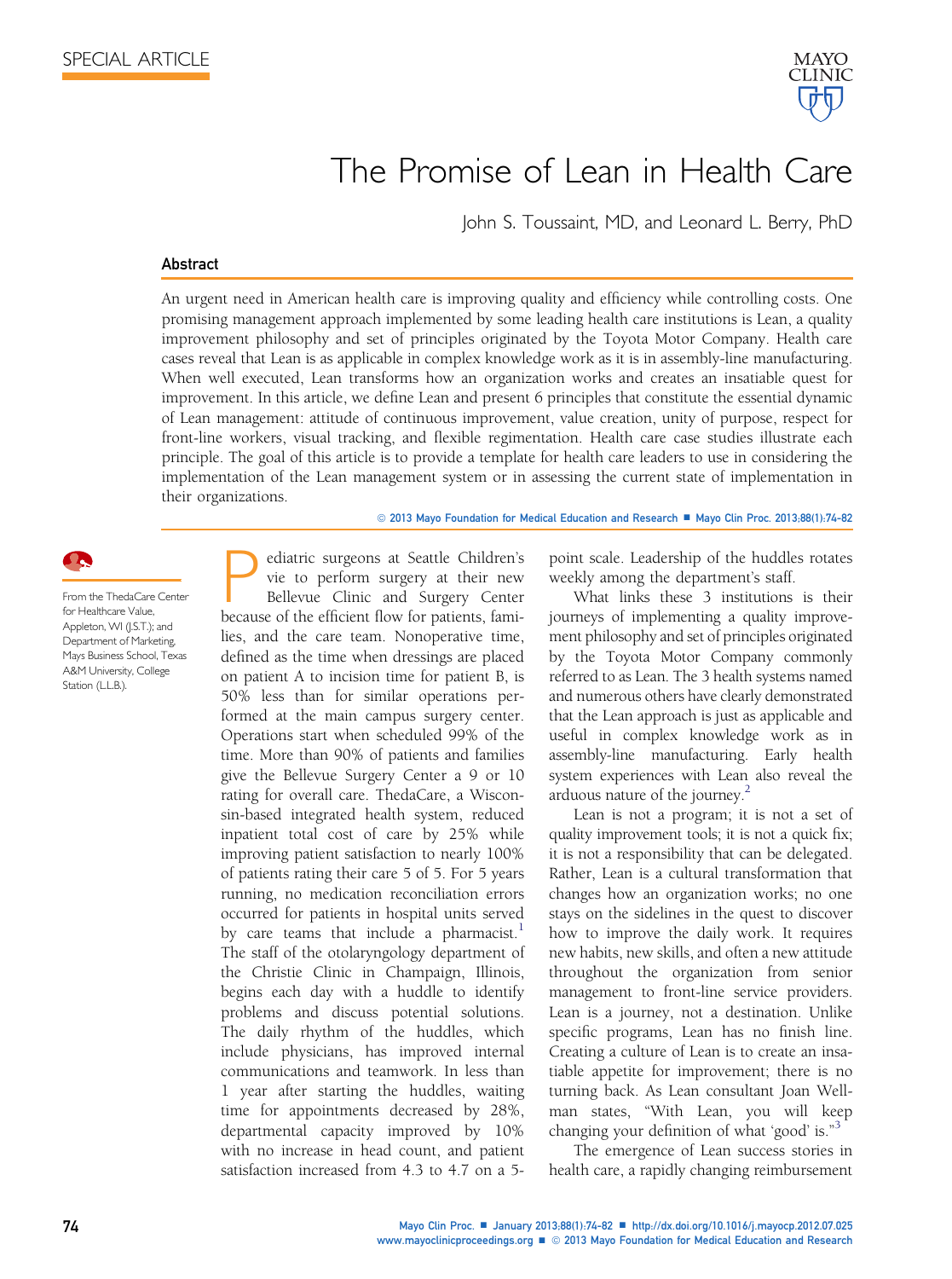environment that necessitates improved quality and efficiency, and the trend to public reporting of health care performance data<sup>[4,5](#page-8-0)</sup> are converging to encourage health care leaders to consider Lean for their institutions. No health care organizations or practicing clinicians are immune from the simultaneous pressures to improve quality and lower costs. As former Centers for Medicare & Medicaid Services administrator and Institute for Healthcare Improvement founder Donald Berwick, MD, states, "The only way we can rescue American healthcare is to improve it.... We know what to do—better care, better health, lower cost."<sup>[6](#page-8-0)</sup>

The growing health care interest in Lean creates fertile ground for rushing something that cannot be rushed, misunderstanding something that is not easily understood, and underinvesting in something that requires ongoing, multifaceted investment. Attempts to even define Lean have been elusive.<sup>7</sup> Health care personnel have encountered various versions of Lean. We've been told it is a 5-day workshop on the one hand and a whole system cultural change on the other hand. In this article, we apply our collective experiences in leading a Lean transformation at ThedaCare and in visiting more than 100 health care systems applying Lean (J.S.T.) and in career-long service quality research inside and outside health care (L.L.B.) to define Lean and present its essential principles. The principles are illustrated by case studies from health care based on information provided by the institutions featured, personal visits, and follow-up communications. Our goal is to provide a template for health care leaders to use in considering the opportunity Lean offers their institutions or in assessing the state of its implementation in their organizations.

## DEFINITION AND PRINCIPLES OF LEAN

Influenced by the work of Womack and Jones,<sup>[8](#page-8-0)</sup> we define Lean in health care as "an organization's cultural commitment to applying the scientific method to designing, performing, and continuously improving the work delivered by teams of people, leading to measurably better value for patients and other stakeholders." Lean is an operating system composed of 6 principles that constitute the essential dynamic of Lean management. To miss on any one of these principles is to miss on Lean's full potential to benefit the organization's stakeholders.

# Principle 1: Lean Is an Attitude of Continuous Improvement

Continuous improvement has its basis in a principle introduced by Shewhart<sup>9</sup> and refined by quality improvement pioneer Edwards Deming. The Deming Cycle is the foundation of Plan-Do-Study-Act (PDSA), a central tenet of Lean.<sup>[10](#page-8-0)</sup> The PDSA approach is a scientific method applied to daily work: defining an explicit and measurable hypothesis about how a process can be improved, objectively testing the hypothesis, and, if improvement occurs, making the improved process "standard work" until such time as further improvement can be demonstrated. $11$ Health care personnel are familiar with the scientific method in the form of controlled doubleblind studies to test new treatments. Lean uses the same basic approach of measuring whether new process B is superior to existing process A.

For Lean to take hold in an organization and transform its culture to one of continuous improvement, senior management must relinquish the role of master problem solver to those who are closer to the problems to be solved-to benefit from their knowledge of the focal process, to give them hands-on experience in using Lean methods and to see first-hand the performance improvement and teamwork this can create, and to promote an attitude that what exists can likely be improved.

Clinical and nonclinical staff members who are given the encouragement, training, and time to make meaningful improvements in how the work is done are unlikely to want to retreat to an earlier period when formalized effort to improve existing processes was outside their domain of responsibility. As staff members gain confidence in their problem-solving skills and as they witness positive changes, momentum for even more improvement work is likely to build. This is Lean at its best; employees keep raising the bar, the organization becomes increasingly innovative, more staff want to be directly involved, and an attitude of continuous improvement becomes the driving force behind all work.

At St. Jude Medical Center in Fullerton, California, a team recognized a significant issue with scheduling radiology appointments.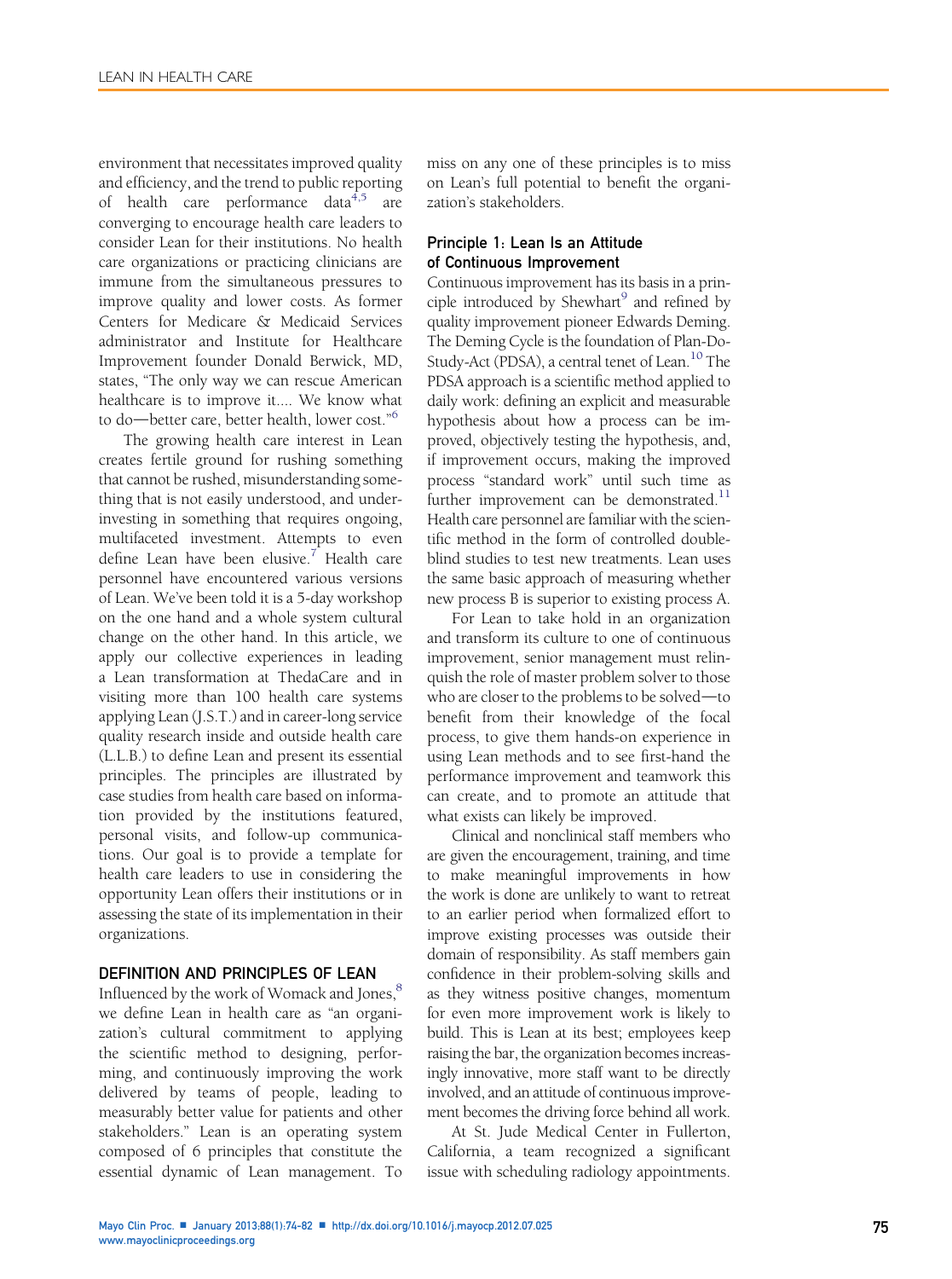The mean wait time on the telephone was 20 minutes, with a 17% to 20% dropped call rate. A process based on PDSA known as a rapid improvement event led to changes that include a staff huddle every morning to monitor and discuss the metrics of wait time, call volume, and dropped call rate, among other topics. The staff problem-solves issues from the previous day and anticipates issues for the upcoming day. At any time during the day, any team member can call for a huddle if performance issues arise. Such a huddle enables the staff to quickly identify and resolve problems. Total call volume has increased while wait time has decreased to under 1 minute and the dropped call rate to less than 3% with no increase in staffing.

#### Principle 2: Lean Is Value-Creating

Health care is for patients; health care resources, directly or indirectly, should be used to benefit patients. The underlying goal of Lean in health care is to improve value for patients. Doing so should also benefit other health care stakeholders. Fewer medication errors, fewer nosocomial infections, less nursing time away from the bedside, faster operating room turnover time, improved care team communication about patients, and faster response time for emergent cases not only benefit patients but also physicians, nurses, health care organizations, payers, and the community.

Value in health care has been conceptualized as health outcomes per dollar spent $12$  and

outcomes per dollar spent *over time*.<sup>[13](#page-8-0)</sup> Patients,<br>however, typically view value more broadly as however, typically view value more broadly as benefits received for burdens endured.<sup>[14](#page-8-0)</sup> Burdens include both monetary costs and nonmonetary costs. The benefits vs burdens conceptualization of value includes medical outcomes and financial costs but extends beyond these constructs to also include patients' perceptions of the overall health care experience. A clinician's sensitivity in answering patients' questions, an operation that starts on time, and a quiet, calming medical facility may be ancillary to the medical outcome, but they can still be important to patients' assessment of value. Conversely, a clinician's insensitivity, a delayed operation, and a stress-increasing medical facility can be meaningful nonmonetary burdens to patients in their assessment of value.<sup>15,16</sup> Measuring improvement in processes due to Lean interventions ideally should encompass a benefits vs burdens effect on all affected stakeholders. Who is affected by the changed processes and in what ways? Do benefits increase? Do burdens decrease? These are the questions that robust Lean measurement should answer.

Value stream maps are a principal Lean tool used to distinguish between discrete steps in a process that do or do not contribute value (Figure 1). A team close to the work creates a visual map of each step in an existing process to better understand it (ie, the current state). Clearly understanding the current state is essential to improving it, and creating a



76 Mayo Clin Proc. <sup>n</sup> January 2013;88(1):74-82 <sup>n</sup> <http://dx.doi.org/10.1016/j.mayocp.2012.07.025> [www.mayoclinicproceedings.org](http://www.mayoclinicproceedings.com)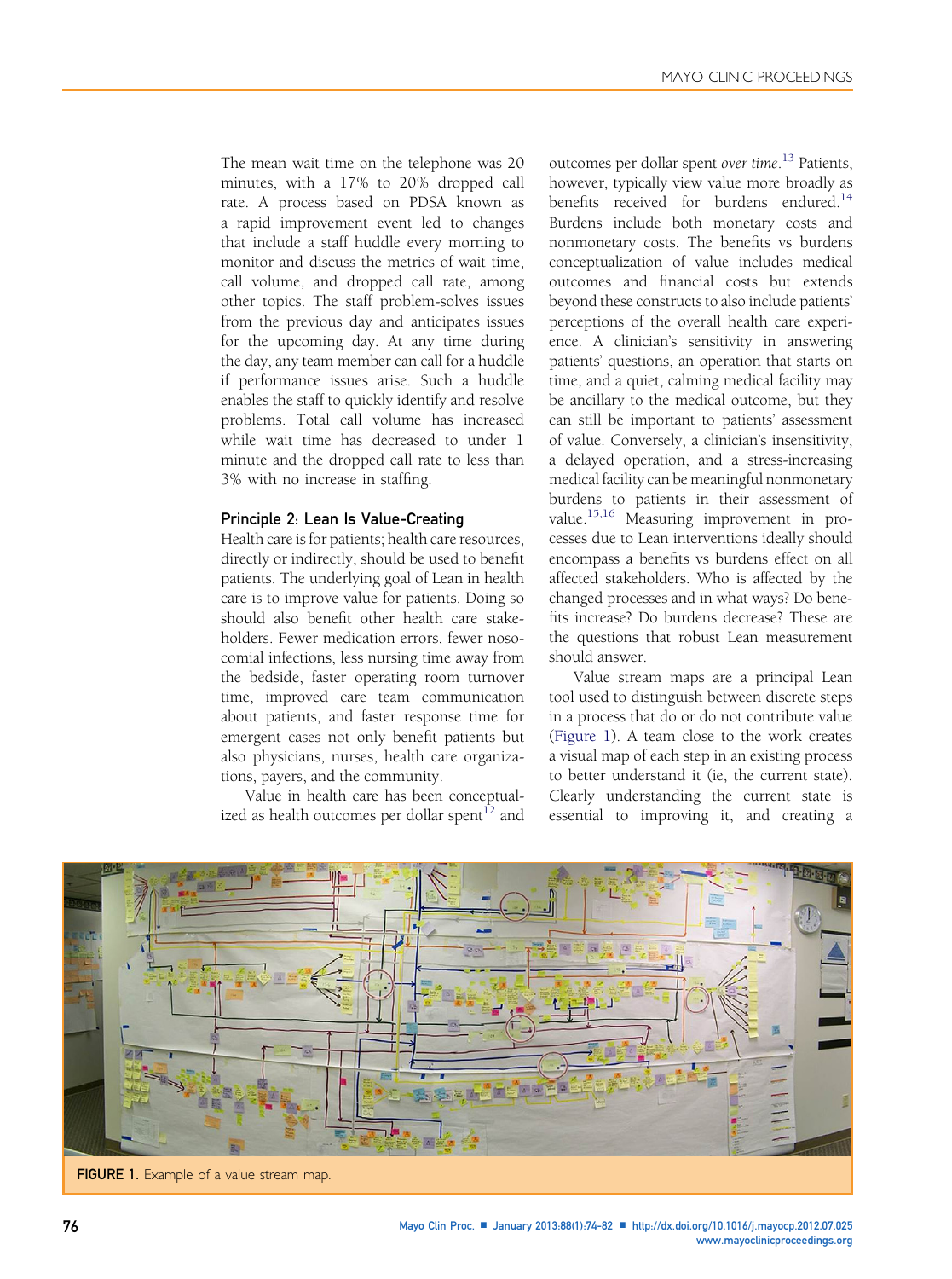detailed depiction of the process facilitates understanding. A value stream map differs from other mapping by combining information flow and material and people flow; this enables the team to more clearly see a complex system's current state and offers a roadmap for improvement. By studying a value stream map, the team can ask questions such as, "Why do we do this step?" "Would a patient be willing to pay for this part of the process if he/she had a choice?" "Is there a more efficient or effective alternative?" "Which steps in the process are most vulnerable to errors?"

Value stream mapping requires attention to detail; each discrete step in a process should be captured on the map. Lean is primarily about "majoring in minors," that is, performing many small tasks better and creating value through the cumulative effect of small improvements. ThedaCare has a conference room that contains a large, finely detailed map of the patient's experience during a hospital stay. The admission process involves 124 steps, the discharge process 140 steps. This map has been through 7 stages of refinement at this writing. Various interfunctional teams work with different parts of the map in search of measurable improvement. One team, for example, has been working on reducing hospital readmission rates by improving the discharge process. The hospital value stream map room is where dozens of ThedaCare personnel working on various improvement teams seek to deeply understand the hospital care system's current state with the goal of improving the value it delivers-increasing the benefits and reducing the burdens for all stakeholders.<sup>[17](#page-8-0)</sup>

In perioperative services at 8 member hospitals of the New York City Health and Hospitals Corporation, management recognized the need for a different infrastructure to support improvement. To engage interdisciplinary teams of front-line staff in the application of Lean tools, an external sensei (teacher) trained internal Lean facilitators at each site to design and lead improvement events. These teams sought to reduce handoffs and steps in presurgical testing, to increase on-time first case starts, to reduce turnaround time between cases, and to reduce the waste in searching for materials and the potential for errors caused by poorly managed inventory. Before the

improvement events, the facilitator and area managers collected data to study process steps, cycle and flow times, and handoffs, and they crafted problem statements. During 4.5-day rapid improvement events, teams reviewed the problem; mapped the current and target state; described the ideal state (perfection) and analyzed the gap between the current and target state; developed, tested, and implemented successful solutions; and crafted the metrics necessary to confirm achievement of the target state. Results as of spring 2012 generated from improvement events occurring between 2009 and 2011 at these 8 hospitals include the following:

- Percentage of on-time starts increased from a baseline of 50% of total to a mean of 70%.
- Number of operating room cases per month increased from a baseline of 329 to a mean of 351.
- Operating room turnaround time decreased from a mean of 60 minutes to less than 40 minutes.
- Percentage of cases rescheduled due to late starts decreased from a mean of 21% to a mean of 4.4% of total cases.
- Same-day surgery cancellations decreased from 7% to less than 3% of total cases.

## Principle 3: Lean Is Unity of Purpose

Because health care organizations are complex systems, it is difficult for the staff to know what tasks are most important. Properly executed, Lean clarifies priorities and guides staff in improvement work accordingly. Lean work is focused work; priorities govern investment of improvement resources.

A key senior management role in Lean is to prioritize and clearly communicate a small number of strategic goal categories that are relevant throughout the organization and that have the most promise to strengthen the organization and create stakeholder value. Ideally, all Lean improvement projects fit within this strategic framework. Specific improvement projects (the "how") move the organization forward in its prioritized goal categories (the "what"). Management uses a process called "catchball." From chief executive officer to front-line supervisor, a series of conversations is constantly occurring. These conversations are documented on a single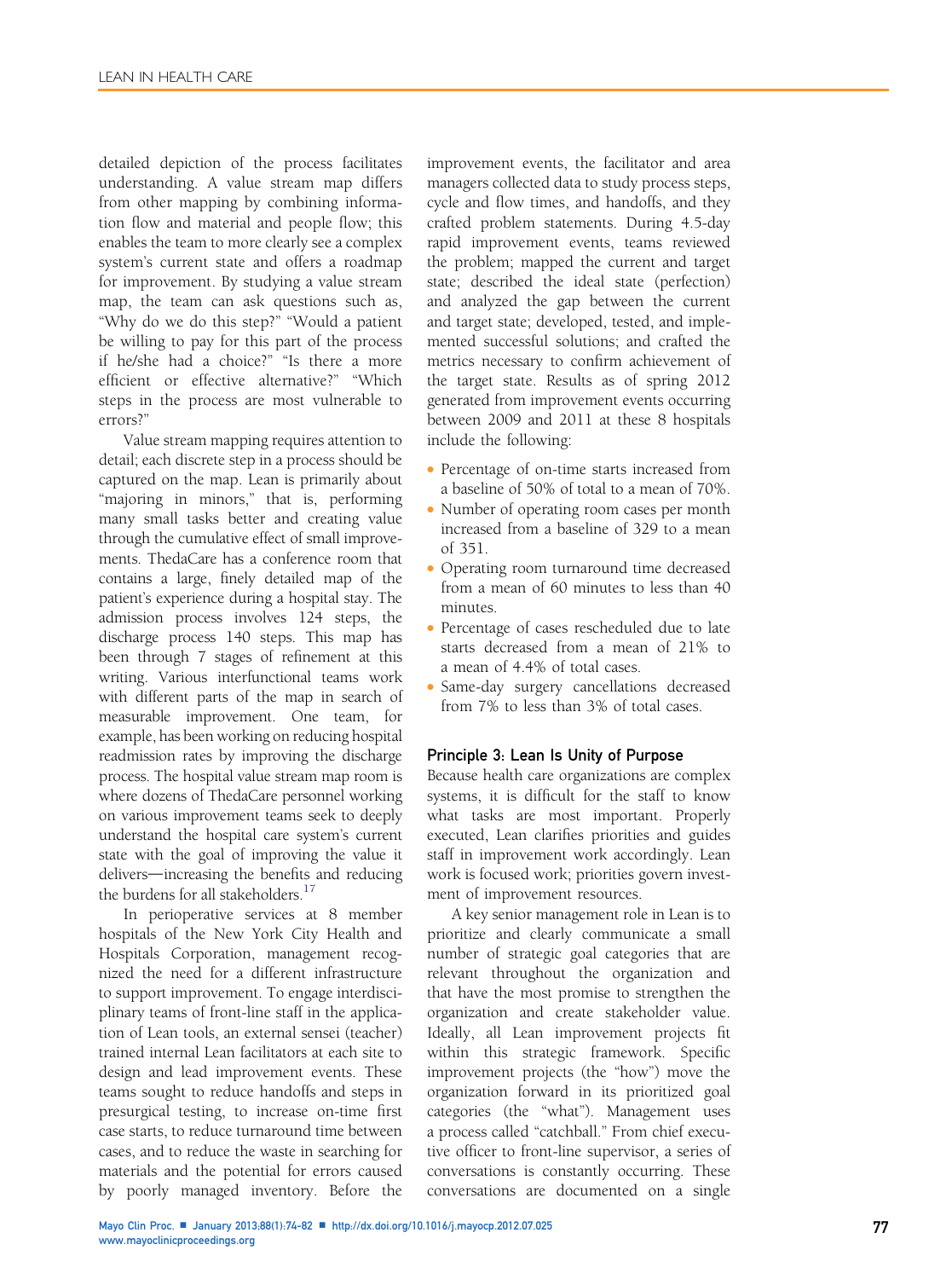sheet of paper and changed each time different team members' ideas are gathered. On the single sheet (called an A3 simply to denote paper size), background and current conditions are documented for the strategy being studied. A strategy statement is developed and goals are established. The opportunities in the marketplace the strategy is attempting to address are identified and countermeasures are suggested. Finally, a plan is established. Through the catchball process, it is not unusual to have 15 drafts of the A3, indicating that many people have been involved in defining the new strategy.<sup>[18](#page-8-0)</sup> This communication back and forth in the organization builds consensus, understanding, and engagement around the priorities.<sup>[19](#page-8-0)</sup>

Lean organizations often use the symbolic term true north and visual expression to communicate and reinforce strategic priorities. ThedaCare's true north framework (Figure 2) puts the patient in the middle of a triangle and the strategic goal categories at the tips of the triangle. Two metrics are used to measure progress for each goal category and one for the patient, which is a customer loyalty score. This specific framework appears on improvement work boards in virtually every department and unit throughout ThedaCare's system of hospitals, clinics, and administrative offices. The several teams that conduct 4-day rapid improvement events every week at ThedaCare show how their work supports the true north framework on day 5, when they present their findings at an employee gathering called "Report Out."

St. Jude Medical Center has defined its true north as"Perfect Care, Healthiest Communities, and Sacred Encounters." Perfect Care is translated into specific initiatives and metrics for inpatient, outpatient, and support areas. The Perfect Care focus on the critical care floor is the elimination of ventilator-acquired pneumonia. Before conducting a rapid improvement event, critical care staff believed they were doing everything possible to prevent ventilatoracquired pneumonia. The event showed otherwise, and staff implemented a visual management board outside each room of a patient receiving ventilatory assistance. On this board, red and green magnets are flipped every 2 hours as preventable measures are executed. This technique enables staff to quickly determine whether any preventable measure was missed. The care team meets regularly to review clinical evidence and discuss any misses in the preventable measures. The critical care unit has had zero preventable cases of ventilator-acquired pneumonia for more than 3 years at this writing, the result of unity of purpose around a true north metric.

#### Principle 4: Lean Is Respect for the People Who Do the Work

A Lean leadership and management system differs from a hierarchical system in which



an Occupational Safety and Health Administration formula to track employee injuries and illnesses.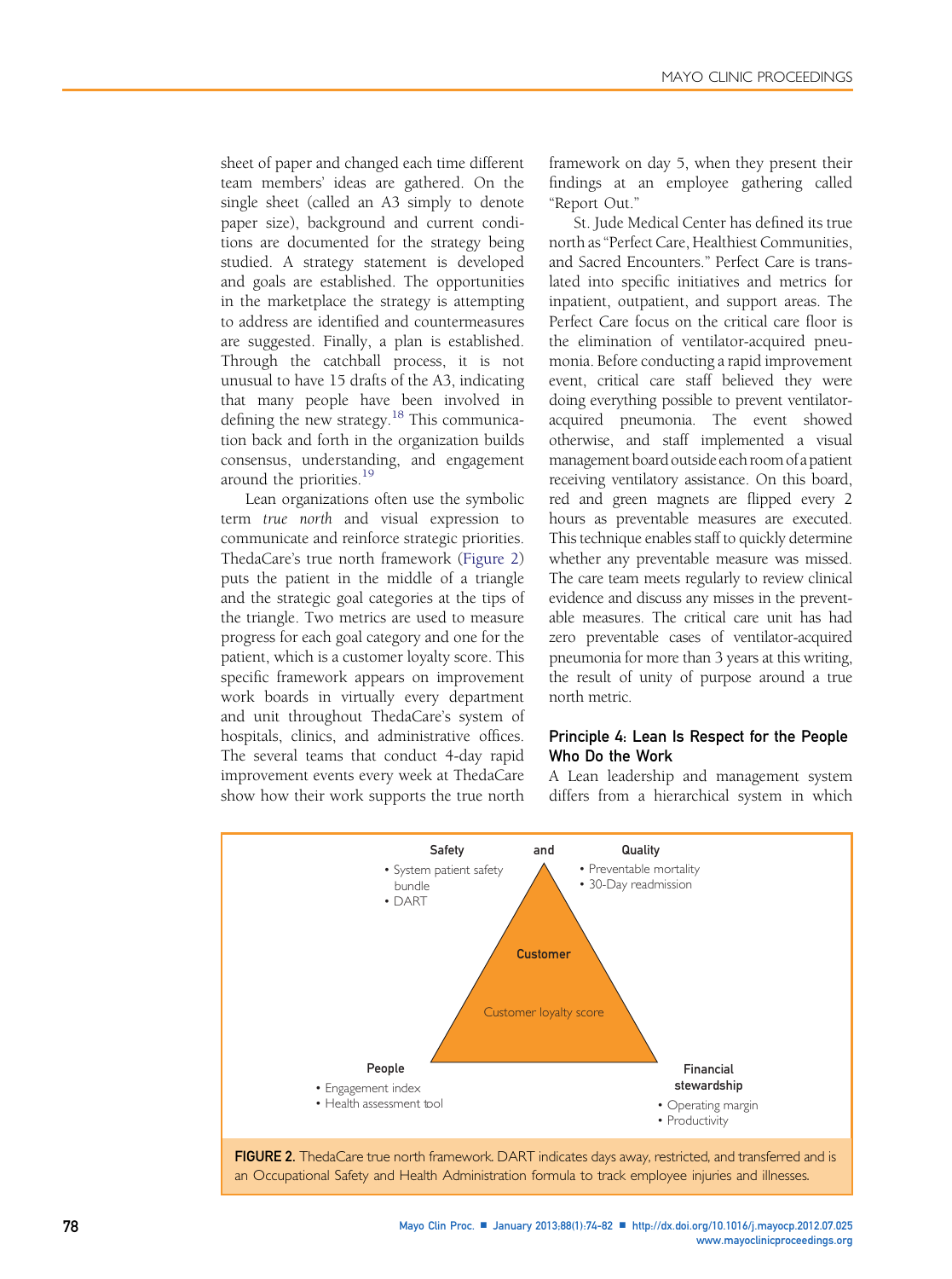higher-level managers and supervisors tell lower-level personnel what to do and how to do it.<sup>[20](#page-8-0)</sup> This is perhaps the biggest challenge Lean implementation poses in many organizations: the people in charge may have to change the most for a Lean culture to develop.

Lean, in a sense, turns leadership upside down, with front-line workers doing much of the innovating and managers trusting them to do it and supporting them. Respect for the potential of front-line workers to have the brainpower and commitment to improve the work must pervade the organization. Respect flows downward, not just upward.

In Lean organizations, higher-level managers support the "improvers" by regularly visiting the worksites (or "Gemba" in Lean parlance) to learn firsthand about problems and barriers to improvement, by becoming teachers and role models of quality improvement, and by investing in the education, skills training, and tools necessary for front-line staff to be effective in improvement work. Management must make special efforts to create a safe environment for innovation, such as attacking processes rather than people so that staff members do not fear reporting problems.<sup>[3](#page-8-0)</sup> Lean health care organizations often commit to retaining and, if necessary, retraining employees whose positions are eliminated by productivity gains or structural innovations. Such a policy alleviates staff concerns about working themselves out of a job.

Leading a Lean transformation from the top of the organization demands perseverance (because setbacks are inevitable as are pockets of resistance) and humility (because Lean exposes many problems, some of which are caused by the senior leaders themselves). Lean has the potential to turn an organization into a community of innovators. However, this can happen only in a culture of respect.

Martin Health System, based in Stuart, Florida, had an incident in which an emergency department (ED) nurse at its satellite hospital could not quickly locate an intravenous (IV) pump for a patient in the ED. Critical time was wasted before a pump could be located. This incident led to a comprehensive evaluation of nursing care processes. One finding was that nurses were each spending a mean of 38 minutes per shift looking for needed equipment. If the equipment was not

available in the unit, additional time was then spent waiting for it to be provided. The effect on patients was less bedside nursing time and delayed treatments.

Nursing staff thought that there were never enough pumps and the solution was to order more. Lean concepts were applied to determine whether a shortage existed and, if so, how many more pumps were needed. The hospital had an inventory of 508 IV pumps to serve 344 beds. On the basis of a national IV pump-to-bed ratio of 1.2 pumps per bed, there was actually a surplus of 96 pumps. The issue was not a shortage but the lack of a procedure for nurses to access pumps quickly and easily. The lack of a procedure led to nurses hoarding unused pumps, which exacerbated the problem.

To improve, Martin installed "equipment supermarkets" in nursing units. The supermarkets contained all necessary equipment for specific units, for example, IV pumps, patientcontrolled analgesia pumps, feeding pumps, sequential compression devices, and bed alerts. Standard work was developed to facilitate the availability of needed equipment. The equipment supermarket shelving was color coded and numbered with the quantity of items for each color: green indicates that supply is adequate; yellow, supply needs replenishing; and red, the need to call for immediate restocking of the item.

This process improvement has reduced mean nursing time spent gathering equipment to less than 1 minute, contributing to harddollar savings and productivity gains. For example, when use of a medication is discontinued, the IV pump is cleaned and returned to the equipment supermarket. By improving the use or "turns" of IV pumps, the hospital was able to replace the existing pump inventory with 100 fewer units, which yielded a direct savings of \$300,000. Total nursing time spent gathering supplies was reduced by 34 hours per day.

Multiple departments collaborated on developing, testing, and refining the nursing equipment flow process, including nursing, material management, housekeeping, and decontamination. These staff members became a community of innovators to find a better way to ensure that essential hospital equipment was available where and when it was needed while minimizing nonuse of the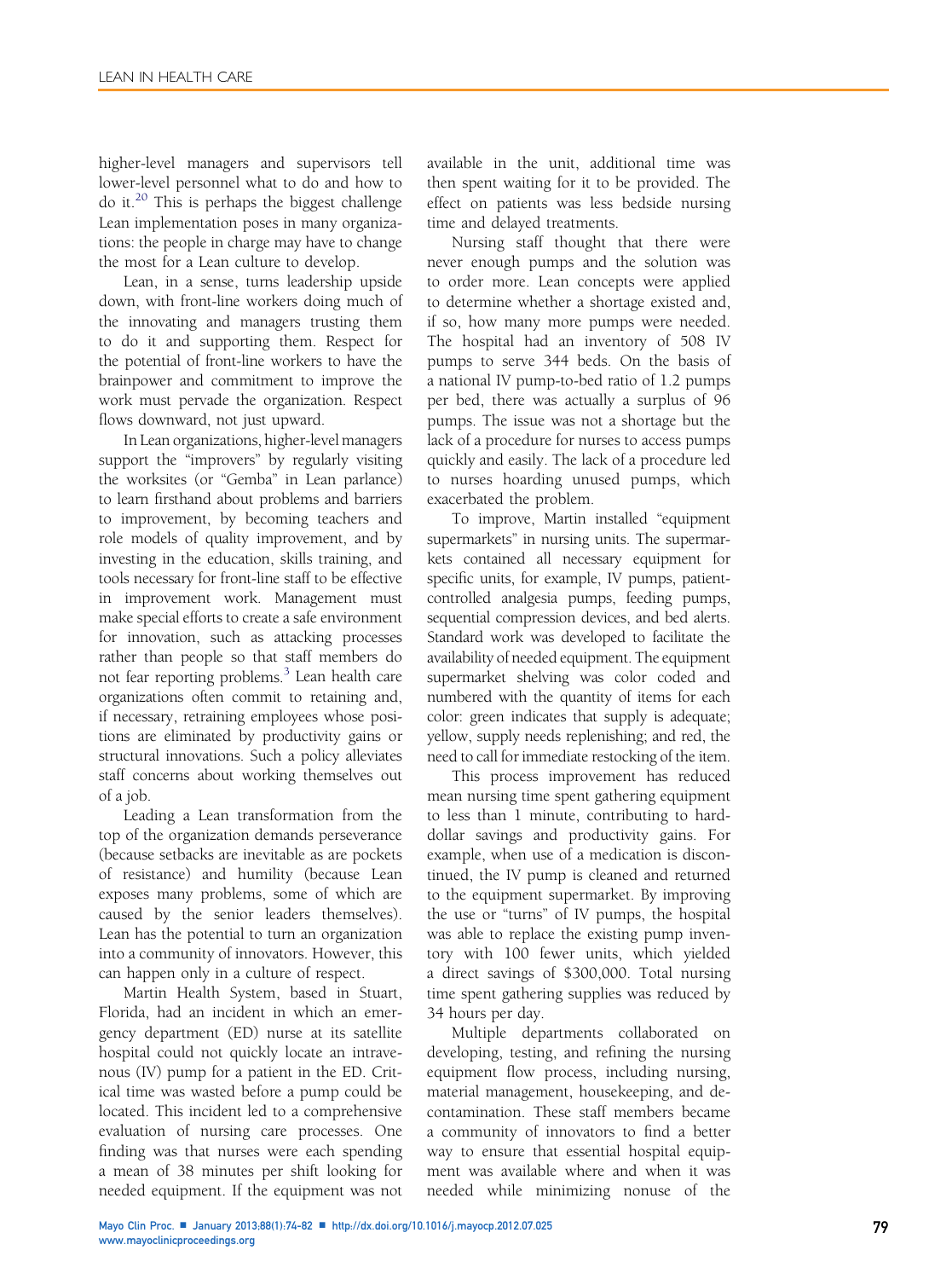equipment. One additional outcome at Martin: nurses have stopped hoarding IV pumps.

## Principle 5: Lean Is Visual

Visual tracking centers exist in numerous locations within a Lean hospital or clinic. These tracking centers are information displays mounted on the walls in staff-only areas. Their purpose is multifold: to present daily and trend performance data on key metrics (eg, patient satisfaction, cost, and quality metrics); to provide a dedicated place for any staff member to communicate an issue that needs attention or to post an improvement idea; to organize all relevant improvement information in one place (including projects not yet started, work in progress, and projects completed); to provide a gathering spot for both scheduled and impromptu staff meetings; and to symbolize a culture of transparency. A common sight in a Lean health care facility is staff meeting in front of a tracking center with the meeting leader continually referring to the posted information. This practice is referred to as "working the wall."

Visual tracking center information is everchanging, and thus it is common practice to use erasable marking pens, pencils, or sticky notes to present it. Whereas conventional bulletin boards at worksites often become stale because information either is not relevant or rarely changes, the converse is more likely with Lean tracking centers; the information is dynamic and directly relates to what staff are thinking about in terms of how best to provide what patients need and want.

When Seattle Children's built its new Bellevue Clinic and Surgery Center, it used Integrated Facility Design, a process based on Toyota's Production Planning Process approach. The Integrated Facility Design process brings a diverse set of stakeholders together for planning before a shovel ever enters the ground. The early involvement of stakeholders typically results in fewer changed work orders and more efficient construction. During planning, Seattle Children's brought together nurses, physicians, support staff, patients, architects, designers, and others to help determine the needs, goals, and metrics for the facility and to think through the most efficient flow and use of space. Value stream maps depicting the workflow were developed and agreed on by all vested parties, including patients and families. Families played

an important role in fostering understanding of their needs and wants. For example, parents stressed their desire to stay with their child in the preoperative area and the space was designed to accommodate the presence of parents.

The value stream maps helped prioritize design requirements that contributed to the facility being built for \$30 million less than initial estimates. The mapping allowed the team to see the waste in their existing care process, much of which they removed in designing a new ideal-state care process. The new ideal state was used to design the building space required, which cost less, rather than the space proposed in the original architectural design. The maps are still displayed in the back hall of the building and are regularly reviewed and updated. Metrics for both the clinic and surgery center are displayed in visual tracking centers throughout the facility.

## Principle 6: Lean Is Flexible Regimentation

Processes are perfectly designed to produce the results that occur.<sup>[21](#page-8-0)</sup> But what if the results are not optimum? What if the results of specific processes indicate needless waiting, lost productivity, unexplained error rates, staff dissatisfaction, or patient harm? The key to improvement is determining the root cause (or causes) of performance shortfalls and ridding the process of the cause(s) through redesign. This is the essence of Lean: take nonstandard work processes and transform them into standard processes that improve performance and then continue to improve the standard work design through PDSA.

Standard work is best described as flexible regimentation, a phrase coined by Robert Wilson, MD, a ThedaCare cardiologist. Regimentation refers to developing a common or standard process for performing a specific service based on the best available evidence; flexible refers to ongoing efforts to improve the standard process. A paradox of standard work is that the standards established release creativity. $3$ With standard clinical approaches, patients who deviate from the standard are more easily appreciated, freeing up the clinicians to expend their mental energy on issues and patients. An example at Seattle Children's is the asthma care unit, in which standardization of albuterol therapy has allowed physicians to better identify patients who are not following the typical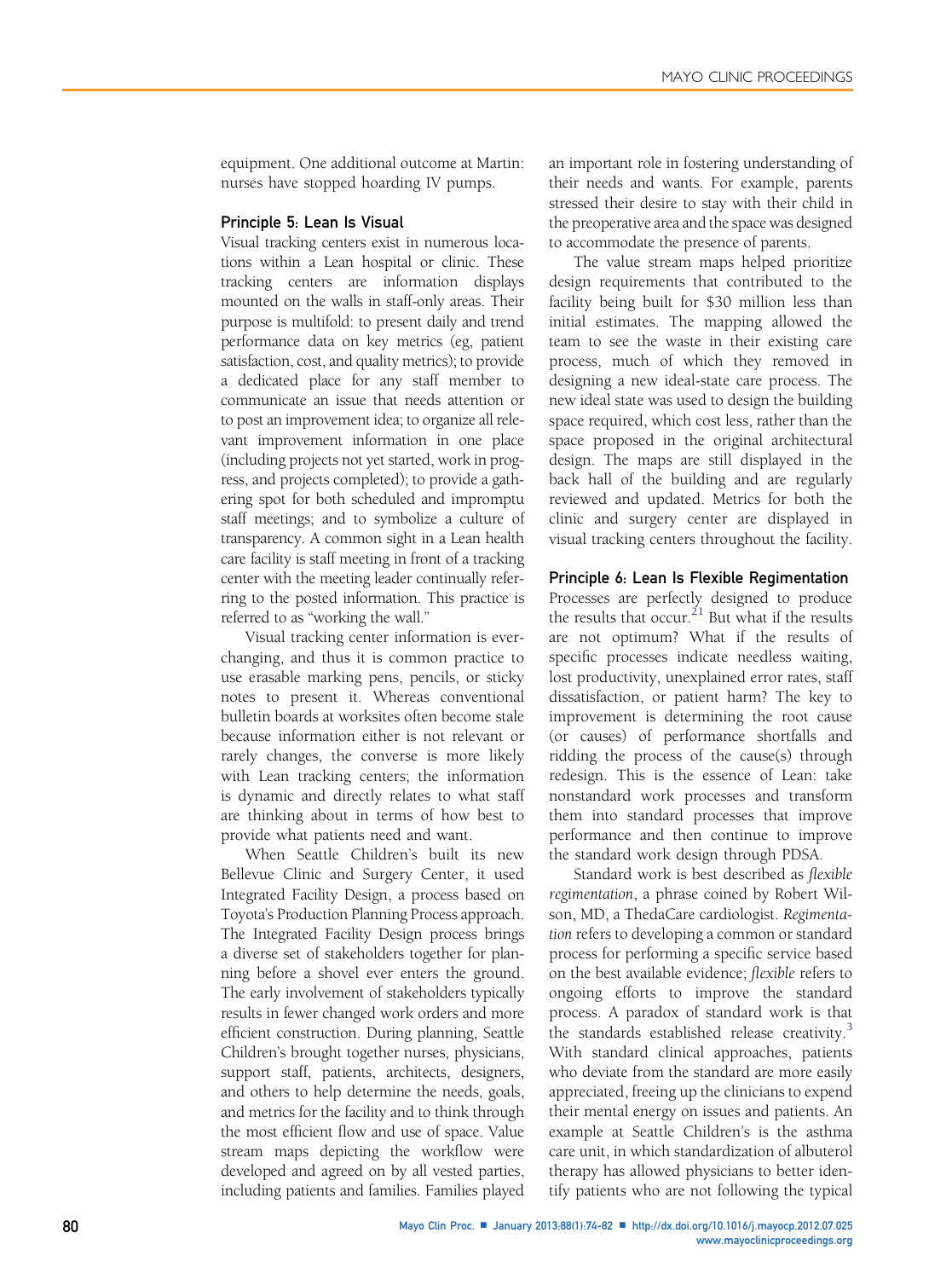<span id="page-7-0"></span>course. The fact that the standard approach to treatment does not work calls into question the diagnosis of asthma and forces the physician to search for other causes. The specific design of a standard process offers the opportunity for focused study and testing. Knowledge work is easier to study once it has been defined as a set of expected activities.

Process outcomes are sometimes so variable that they first must be stabilized before they can be standardized. Stabilizing a process involves finding a short-term method to contain unacceptable results until a standardized solution can be developed. For example, a patient falling off the fracture table in an operating room would be considered a "never event." Should it happen, a hospital might decide to place a nurse on both sides of the table. Stabilizing this process with 2 nurses ensures the safety of the next patient in the same situation, but it may not be the final solution to fixing the problem. The root cause of the fall must be identified before new standard work can be designed to permanently eliminate the defect.

Inova, an integrated health system in Virginia, has 9 EDs that treat approximately 400,000 patients annually. At the beginning of 2008, Inova's EDs were achieving average performance on quality, patient satisfaction, cost, and throughput measures. During 2008, Inova initiated process improvement in its EDs in conjunction with the implementation of a new electronic medical record system. Each ED completed staff-developed value stream maps that indicated significant flow issues in intake and triage. Patients were routinely ping-ponged back and forth among registration, triage, and the lobby, sometimes even when physicians were available in the back to see them. The prevailing culture in most of the EDs was that a nurse would always see a patient in the examination room before the physician. The value stream mapping work changed this so that physicians could enter the room at any time and their evaluation of the patient would take precedence.

Other new standards included quick registration (3 minutes) followed by quick triage (3 minutes) followed by the patient going directly to a treatment location. Several of the EDs elected to do all triage at the bedside. Use of the new electronic medical record system to measure and trend all stages of the process and to make performance visible was instrumental

in improvements realized across all EDs by 2011: length of stay for discharge patients decreased from 215 to 135 minutes, time to seeing a physician decreased from 55 to 22 minutes, diversion decreased from 1300 hours annually to approximately 50 hours, and patient satisfaction increased from the 60th percentile to the 80th percentile in the national database of a commercial research vendor. The EDs have provided approximately \$10 million in incremental income each year since 2009 based on a 2008 baseline. Volume has increased 6% to 7% each year with only a few ED beds added. By the end of 2012, the EDs will have provided more than \$6 million in labor productivity gains.

#### **CONCLUSION**

Lean is an innovative management approach that has proven successful in health care organizations. It offers promise for improving quality and efficiency while controlling costs in the provision of optimum patient care. To implement the Lean philosophy and principles, however, is to undertake an arduous, neverending improvement journey. Because Lean transforms organizational culture from the inside out, it offers both challenges and opportunities. It requires a major shift in roles: managers and leaders must become facilitators, mentors, and teachers and allow front-line workers to make improvements. It engages the entire staff in identifying and solving problems based on a continuous improvement attitude, the driving force behind Lean work.

The underlying goal of Lean is to improve value for the patient. Innovation through Lean's proven methods provides hope for better health care at less cost rather than worse health care at less cost. To us, this choice is clear.

Abbreviations and Acronyms: ED = emergency department; IV = intravenous; PDSA = Plan-Do-Study-Act

Correspondence: Address to Leonard L. Berry, PhD, Department of Marketing, Mays Business School, Texas A&M University, 4112 TAMU, College Station, TX 77843- 4112 ([BerryLe@tamu.edu\).](mailto:BerryLe@tamu.edu)

#### **REFERENCES**

- 1. Bielaszka-DuVernay C. Redesigning acute care health services in Wisconsin. Health Aff (Millwood). 2011;30(3):422-425.
- 2. Toussaint J, Gerard RA. On the Mend: Revolutionizing Healthcare to Save Lives and Transform the Industry. Cambridge, MA: Lean Enterprise Institute; 2010.